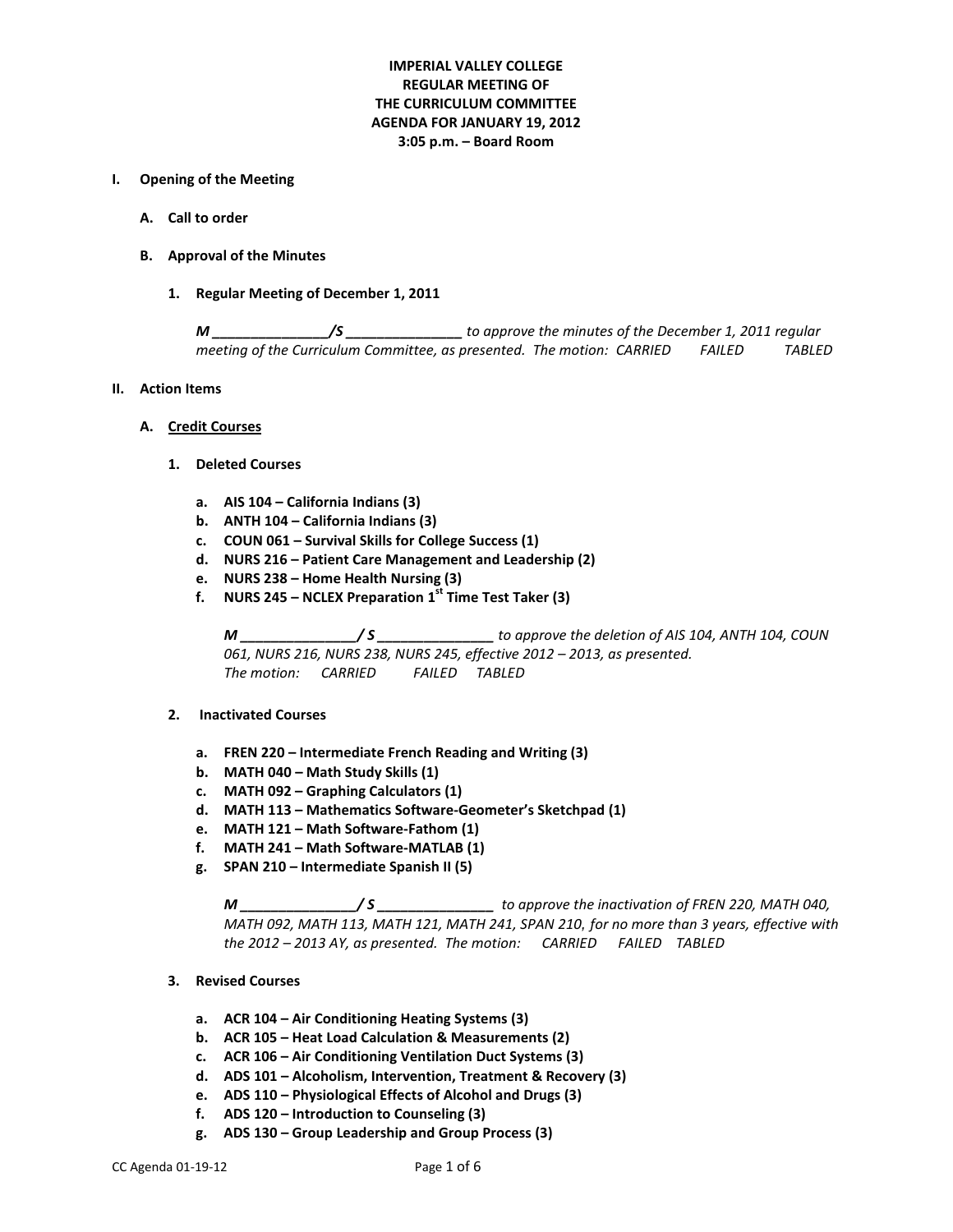- **h. ADS 176 – Sex and Gambling Addiction (1)**
- **i. ADS 177 – Anger Management (1)**
- **j. ADS 178 – Life Skills (1)**
- **k. ADS 200 – Family Counseling Approaches to Alcohol and Drug Abuse (3)**
- **l. ADS 210 – Crisis Intervention and Referral Techniques (3)**
- **m. AG 140 – Principles of Plant Science (4)**
- **n. AG 240 – Field and Cereal Crops (4)**
- **o. AG 250 – Vegetable Crop Production (3)**
- **p. AG 260 – Plant Protection and Integrated Pest Management (3)**
- **q. AG 270 – Weeds and Weed Control (3)**
- **r. AHP 070 – Administrative Medical Assistant I (4.5)**
- **s. AHP 072 – Administrative Medical Assistant II (4.5)**
- **t. AHP 080 – Specimen Collection & Lab Procedures (3.5)**
- **u. AHP 082 – Exam Room Procedures (3.5)**
- **v. AHP 084 – Pharmacology and Administration of Medications (3.5)**
- **w. AHP 090 – Introduction to Health Science (2)**
- **x. AHP 100 – Medical Terminology (3)**
- **y. AHP 102 – Medical Insurance (3)**
- **z. AHP 120 – Pharmacy Technician Body Systems I (3)**
- **aa. AHP 130 – Calculation & Pharmacology for Pharmacy Technicians (3)**
- **ab. AHP 140 – Pharmacy Technician Operations (4.5)**
- **ac. AIS 106 – Indians of North America (3)**
- **ad. AIS 108 – Indians of the Southwest (3)**
- **ae. AMSL 110 – Introduction to Deaf Culture (3)**
- **af. ANTH 106 – Indians of North America (3)**
- **ag. ANTH 108 – Indians of the Southwest (3)**
- **ah. ANTH 120 – Introduction to Archaeology (3)**
- **ai. BIOL 120 – General Zoology I (4)**
- **aj. BIOL 122 – General Zoology II (4)**
- **ak. BIOL 140 – General Botany (3)**
- **al. BIOL 220 – General Microbiology (5)**
- **am. BUS 060 – Essentials in Workplace Communication (3)**
- **an. BUS 176 – Office Transcription (1)**
- **ao. CDEV 020 – Selected Topics/Special Projects In Child Development (.5)**
- **ap. CDEV 050 – Family Child Care Management (1)**
- **aq. CDEV 051 – Family Childcare Provider and Parent Relations (1)**
- **ar. CDEV 052 – Family Childcare Licensing and Resources (1)**
- **as. CDEV 102 – First Aid and CPR for Teachers of Young Children (1)**
- **at. CDEV 104 – Child Growth and Development (3)**
- **au. CDEV 105 – Introduction to Curriculum (3)**
- **av. CDEV 106 – Observation and Assessment (3)**
- **aw. CDEV 107 – Teaching in a Diverse Society (3)**
- **ax. CDEV 120 – Language and Literature for Young Children (2)**
- **ay. CDEV 121 – Art for Young Children (2)**
- **az. CDEV 122 – Science and Math for Young Children (2)**
- **ba. CDEV 123 – Music and Movement for Young Children (2)**
- **bb. CDEV 124 – Creative Cooking for Children (2)**
- **bc. CDEV 125 – Multilingual and Multicultural Curriculum for Young Children (3)**
- **bd. CDEV 140 – Child Abuse (2)**
- **be. CDEV 141 – Children with Challenging Behaviors (2)**
- **bf. CDEV 142 – What is Developmentally Appropriate? (1)**
- **bg. CDEV 210 – Administration and Supervision (3)**
- **bh. CDEV 211 – Advanced Management Functions (3)**
- **bi. CDEV 212 – Adult Supervision in Child Development Programs (3)**
- **bj. CDEV 220 – Infant Toddler Development (3)**
- **bk. CDEV 221 – Infant Toddler Curriculum (3)**
- **bl. CDEV 230 – School Age Child Development (3)**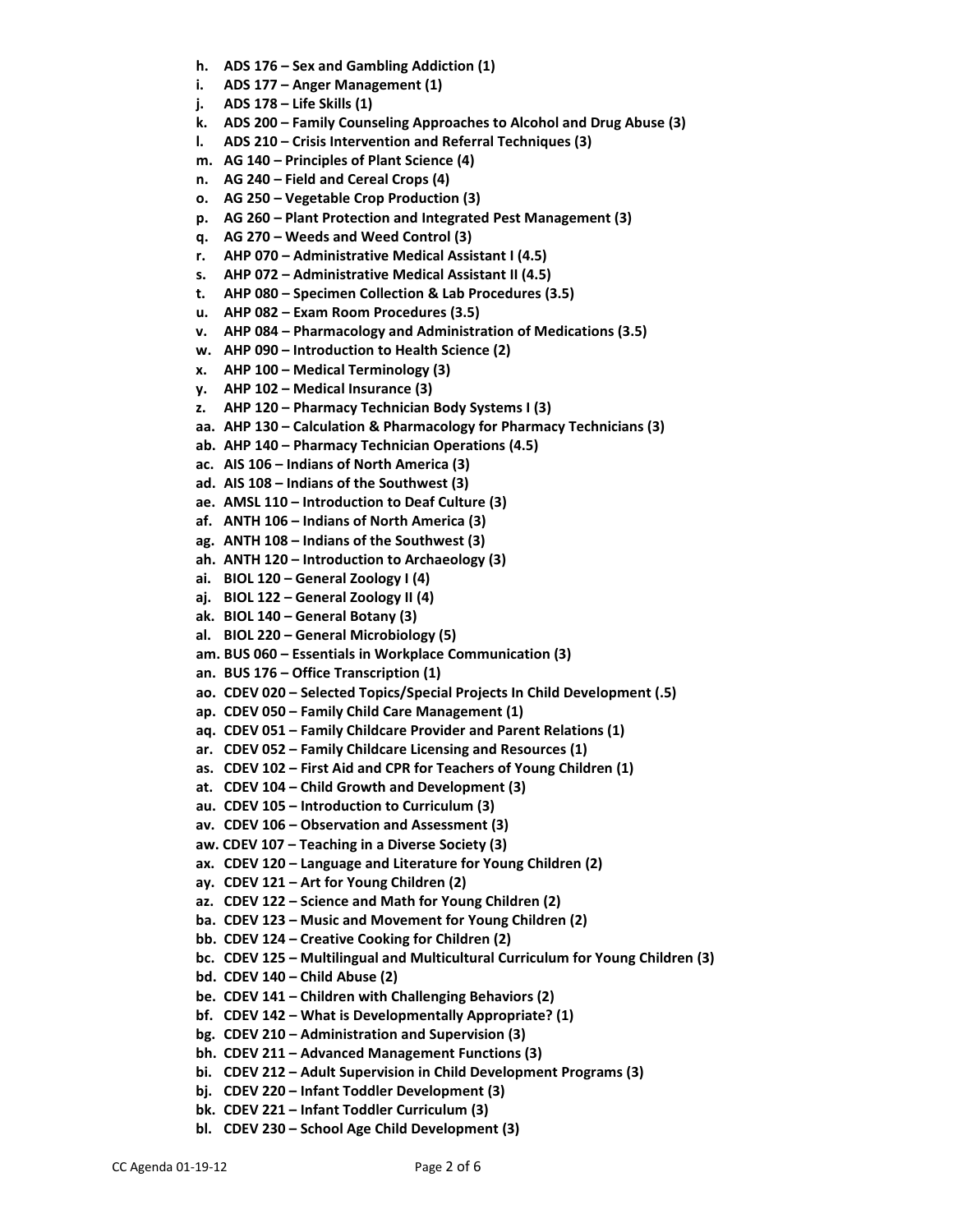**bm. CDEV 231 – School Age Curriculum (3) bn. CHEM 160 – Introduction General, Organic & Biological Chemistry (5) bo. COUN 120 – College Success Skills (3) bp. ELTR 120 – Electronic Devices (4) bq. ELTR 140 – Electronic Circuits & Semiconductors (4) br. ELTR 220 – Digital Instrumentation Measurements (3) bs. ELTR 240 – Digital Logic Circuits (3) bt. ENGL 111 – Reading IV: Analytical & Critical Reading (3) bu. EWIR 115 – Electrical Wiring and Protection (4) bv. EWIR 125 – Electrical Feeder Service & Circuits (4) bw. EWIR 135 – Electrical Equipment and Special Conditions (4) bx. FIRE 100 – Fire Protection Organization (3) by. FIRE 101 – Fire Prevention Technology (3) bz. FIRE 102 – Fire Protection Equipment and Systems (3) ca. FIRE 103 – Building Construction for Fire Protection (3) cb. FIRE 104 – Fire Behavior Combustion (3) cc. GEOL 100 – General Geology (4) cd. GEOL 110 – Earth and Space Science (3) ce. HIST 101 – Modern World History (3) cf. HIST 150 – Survey of African History (3) cg. HIST 160 – Middle East from 600 (3) ch. MATH 110 – Number Systems in Elementary Mathematics (3) ci. MATH 112 – Geometry in Elementary Mathematics (3) cj. MATH 114 – Children's Mathematical Thinking (1) ck. MATH 122 – Finite Mathematics (3) cl. MATH 140 – Trigonometry (3) cm. MATH 150 – College Algebra (4) cn. MATH 170 – Introductory Calculus with Applications (4) co. MATH 192 – Calculus I (5) cp. MATH 194 – Calculus II (5) cq. MATH 210 – Calculus III (5) cr. MATH 230 – Introduction to Linear Algebra with Applications (3) cs. MATH 240 – Discrete Mathematics (3) ct. NURS 089 – Individual Studies: Nursing AS (1) cu. PSY 104 – Child Growth and Development (3) cv. PSY 120 – Introduction to Counseling (3) cw. PSY 130 – Group Leadership & Process (3) cx. PSY 142 – Psychology of Adjustment (3) cy. PSY 144 – The Psychology of Interpersonal Relationships (3) cz. PSY 146 – Psychology of Human Sexuality (3) da. PSY 200 – Biological Psychology (3) db. PSY 202 – Learning (3) dc. PSY 204 – Developmental Psychology: Conception to Death (3) dd. PSY 208 – Abnormal Psychology (3) de. PSY 210 – Crisis Intervention & Referral Techniques (3) df. PSY 212 – Research Methods in Psychology (3) dg. SPAN 110 – Elementary Spanish II (5) dh. SPAN 221 – Bilingual Spanish II (5) di. SPAN 222 – Bilingual Oral Spanish (3) dj. SPAN 223 – Spanish Reading and Writing (4) dk. SPAN 225 – Introduction to Spanish American Literature (3) dl. VN 089 – Individual Studies: Vocational Nursing (1) dm. WT 230 – Wastewater Treatment Operator II (4)**

*M \_\_\_\_\_\_\_\_\_\_\_\_\_\_\_/ S \_\_\_\_\_\_\_\_\_\_\_\_\_\_\_ to approve the addition/revision of SLO's and/or assignments and/or update to textbooks, for ACR 104, ACR 105, ACR 106, ADS 101, ADS 110, ADS 120, ADS 130, ADS 176, ADS 177, ADS 178, ADS 200, ADS 210, AG 140, AG 240, AG 250, AG 260,*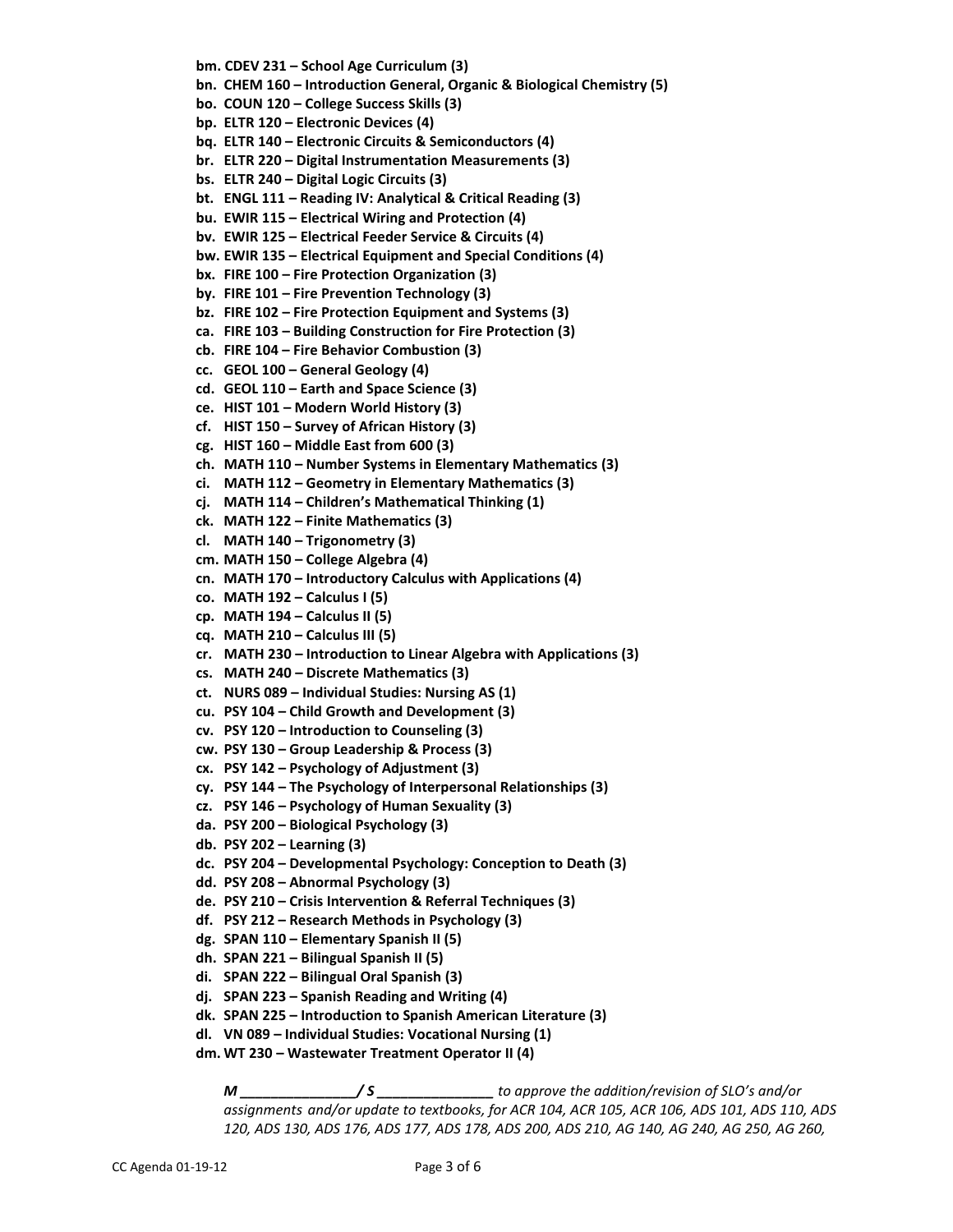*AG 270, AHP 070, AHP 072, AHP 080, AHP 082, AHP 084, AHP 090, AHP 100, AHP 102, AHP 120, AHP 130, AHP 140, AIS 106, AIS 108, AMSL 110, ANTH 106, ANTH 108, ANTH 120, BIOL 120, BIOL 122, BIOL 140, BIOL 220, BUS 060, BUS 176, CDEV 020, CDEV 050, CDEV 051, CDEV 052, CDEV 102, CDEV 104, CDEV 105, CDEV 106, CDEV 107, CDEV 120, CDEV 121, CDEV 122, CDEV 123, CDEV 124, CDEV 125, CDEV 140, CDEV 141, CDEV 142, CDEV 210, CDEV 211, CDEV 212, CDEV 220, CDEV 221, CDEV, 230, CDEV 231, CHEM 160, COUN 120, ELTR 120, ELTR 140, ELTR 220, ELTR 240, ENGL 111, EWIR 115, EWIR 125, EWIR 135, FIRE 100, FIRE 101, FIRE 102, FIRE 103, FIRE 104, GEOL 100, GEOL 110, HIST 101, HIST 150, HIST 160, MATH 110, MATH 112, MATH 114, MATH 122, MATH 140, MATH 150, MATH 170, MATH 192, MATH 194, MATH 210, MATH 230, MATH 240, NURS 089, PSY 104, PSY 120, PSY 130, PSY 142, PSY 144, PSY 146, PSY 200, PSY 202, PSY 204, PSY 208, PSY 210, PSY 212, SPAN 110, SPAN 221, SPAN 222, SPAN 223, SPAN 225, VN 089, and WT 230, effective 2011 - 2012, as presented. The motion: CARRIED FAILED TABLED*

- **dn. AG 110 – Environmental Science (3)**
- **do. ENVS 110 – Environmental Science (3)**

*M\_\_\_\_\_\_\_\_\_\_\_\_\_\_/ S \_\_\_\_\_\_\_\_\_\_\_\_\_\_\_ to approve the addition of SLO's and assignments, update to description, methods of instruction, and textbooks, for AG 110 and ENVS 110, effective 2012 – 2013, as presented. The motion: CARRIED FAILED TABLED*

- **dp. AHP 060 – Health Assistant (5.5)**
- **dq. AHP 062 – Home Health Aide (1.5)**
- **dr. AHP 074 – Clinical Externship I (2)**
- **ds. AHP 086 – Clinical Externship II (2)**

*M\_\_\_\_\_\_\_\_\_\_\_\_\_\_/ S \_\_\_\_\_\_\_\_\_\_\_\_\_\_\_ to approve the addition of SLO's and assignments, update to textbooks, and addition of statement, "Students will be required to purchase malpractice liability insurance", to the description for AHP 060, AHP 062, AHP 074 and AHP 086, effective 2012 – 2013, as presented. The motion: CARRIED FAILED TABLED*

#### **dt. AHP 108 – Introduction to Pharmacy Technology (2)**

*M\_\_\_\_\_\_\_\_\_\_\_\_\_\_/ S \_\_\_\_\_\_\_\_\_\_\_\_\_\_\_ to approve the addition of SLO's, update to description and textbooks, increase of class size from 20 to 25, and change of SAM code from C to D, for AHP 108, effective 2012 – 2013, as presented. The motion: CARRIED FAILED TABLED*

#### **du. AHP 125 – Pharmacy Technician Body Systems II (3)**

*M\_\_\_\_\_\_\_\_\_\_\_\_\_\_/ S \_\_\_\_\_\_\_\_\_\_\_\_\_\_\_ to approve the addition of SLO's, update to textbooks, and increase of class size from 20 to 25, for AHP 125, effective 2012 – 2013, as presented. The motion: CARRIED FAILED TABLED*

#### **dv. CDEV 200 – Practicum – Field Experience (3)**

*M\_\_\_\_\_\_\_\_\_\_\_\_\_\_/ S \_\_\_\_\_\_\_\_\_\_\_\_\_\_\_ to approve the addition of assignments, update to textbooks, and addition of statement, "Approval from the Child Development Department", to prerequisite section, for CDEV 200, effective 2012 – 2013, as presented. The motion: CARRIED FAILED TABLED*

## **dw. EMT 105 – Emergency Medical Technician I (7.5) dx. FIRE 105 – Emergency Medical Technician I (7.5)**

*M\_\_\_\_\_\_\_\_\_\_\_\_\_\_/ S \_\_\_\_\_\_\_\_\_\_\_\_\_\_\_ to approve the addition of SLO's and assignments, update to objectives, core content, and textbooks, and increase of class size from 20 to 30, for EMT 105 and FIRE 105, effective 2012 – 2013, as presented. The motion: CARRIED FAILED TABLED*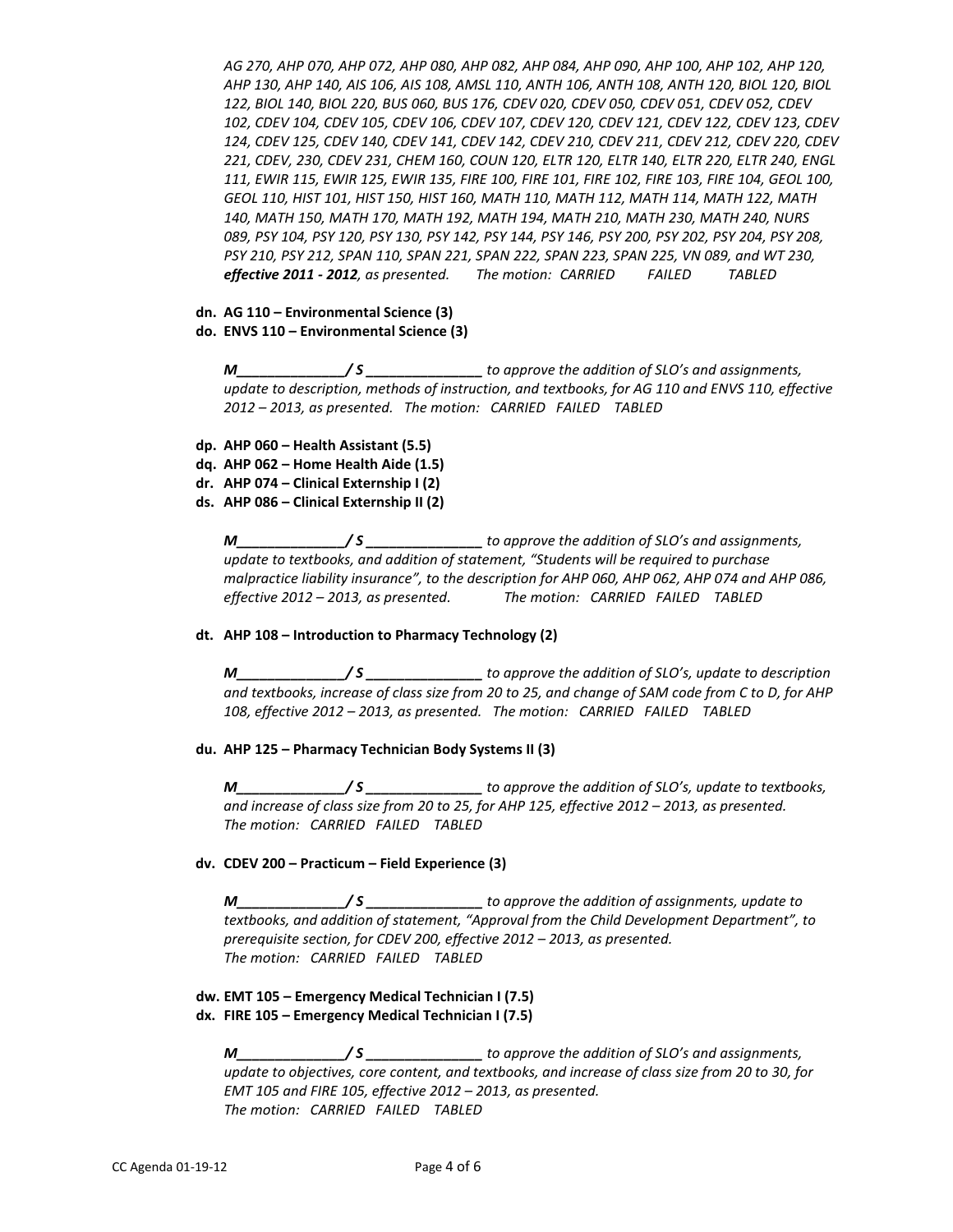- **dy. EMT 107 – Emergency Medical Technician 1 Refresher (2)**
- **dz. FIRE 106 – First Aid/CPR – Public Safety First Responder (1)**
- **ea. FIRE 107 – Emergency Medical Technician 1 Refresher (2)**

*M\_\_\_\_\_\_\_\_\_\_\_\_\_\_/ S \_\_\_\_\_\_\_\_\_\_\_\_\_\_\_ to approve the addition of SLO's and assignments, update to textbooks, and correction to core content percentages, for EMT 107, FIRE 106 and FIRE 107, effective 2012 – 2013, as presented. The motion: CARRIED FAILED TABLED*

## **eb. SW 220 – Introduction to Social Work (3)**

*M\_\_\_\_\_\_\_\_\_\_\_\_\_\_/ S \_\_\_\_\_\_\_\_\_\_\_\_\_\_\_ to approve the addition of SLO's and assignments, and update to course objectives and textbooks, for SW 220, effective 2012 – 2013, as presented. The motion: CARRIED FAILED TABLED*

## **ec. WT 120 – Computational Procedures Operator I (3)**

*M\_\_\_\_\_\_\_\_\_\_\_\_\_\_/ S \_\_\_\_\_\_\_\_\_\_\_\_\_\_\_ to approve the addition of SLO's, update to description, methods of evaluation, instructional methodology, and textbooks, for WT 120, effective 2012 – 2013, as presented. The motion: CARRIED FAILED TABLED*

## **ed. WT 130 – Wastewater Treatment Operator I (4)**

**ee. WT 210 – Water Treatment Plant Operator II (4)**

*M\_\_\_\_\_\_\_\_\_\_\_\_\_\_/ S \_\_\_\_\_\_\_\_\_\_\_\_\_\_\_ to approve the addition of SLO's, update to description and textbooks, for WT 130 and WT 210, effective 2012 – 2013, as presented. The motion: CARRIED FAILED TABLED*

## **ef. WT 140 – Water Distribution Systems (4)**

*M\_\_\_\_\_\_\_\_\_\_\_\_\_\_/ S \_\_\_\_\_\_\_\_\_\_\_\_\_\_\_ to approve the addition of SLO's, update to course objectives, methods of evaluation, instructional methodology, and textbooks, and increase of class size from 25 to 30, for WT 140, effective 2012 – 2013, as presented. The motion: CARRIED FAILED TABLED*

## **eg. WT 150 – Wastewater Collection Systems (4)**

*M\_\_\_\_\_\_\_\_\_\_\_\_\_\_/ S \_\_\_\_\_\_\_\_\_\_\_\_\_\_\_ to approve the addition of SLO's, update textbooks, and increase of class size from 25 to 30, for WT 150, effective 2012 – 2013, as presented. The motion: CARRIED FAILED TABLED*

## **ef. WT 220 – Computational Procedures Operator II (3)**

*M\_\_\_\_\_\_\_\_\_\_\_\_\_\_/ S \_\_\_\_\_\_\_\_\_\_\_\_\_\_\_ to approve the addition of SLO's and assignments, update to description and textbooks, for WT 220, effective 2012 – 2013, as presented. The motion: CARRIED FAILED TABLED*

## **B. Non Credit Courses**

## **1. Inactivated Courses**

## **a. BUS 821 – Managing Employee Performance**

*M \_\_\_\_\_\_\_\_\_\_\_\_\_\_\_/ S \_\_\_\_\_\_\_\_\_\_\_\_\_\_\_ to approve the inactivation of BUS 821, for no more than 3 years, effective with the 2012 – 2013 AY, as presented. The motion: CARRIED FAILED TABLED*